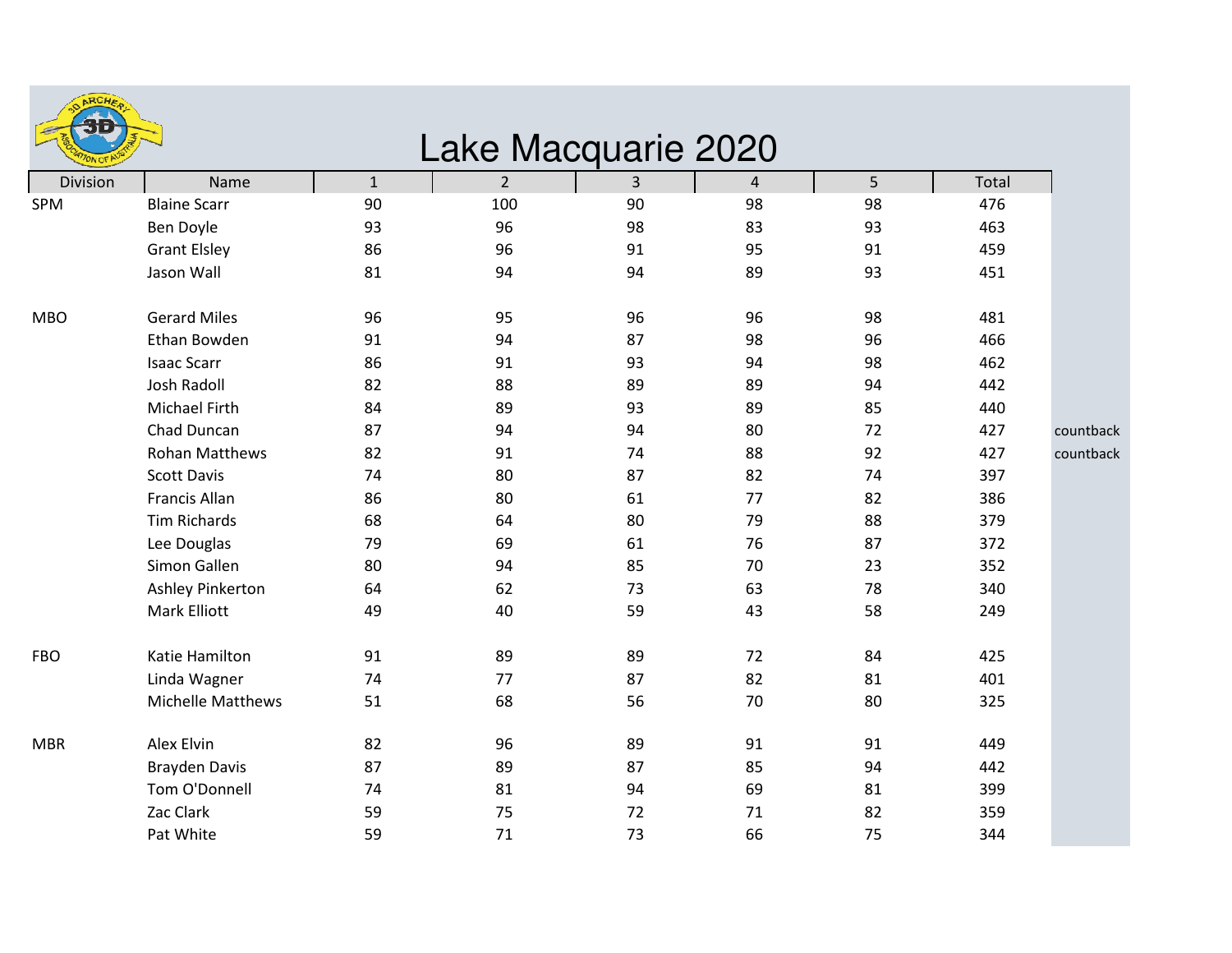| Division    | Name                    | $\mathbf{1}$ | $\overline{2}$ | 3  | $\overline{4}$ | 5  | Total |
|-------------|-------------------------|--------------|----------------|----|----------------|----|-------|
| <b>FBR</b>  | Sarah Keene             | 94           | 87             | 94 | 69             | 89 | 433   |
|             | Sindy Avard             | 69           | 77             | 79 | $71\,$         | 88 | 384   |
|             | Kylie Mason             | 73           | 72             | 79 | 71             | 64 | 359   |
|             |                         |              |                |    |                |    |       |
| <b>MBF</b>  | <b>Richard Starke</b>   | 78           | 65             | 72 | 38             | 69 | 322   |
|             |                         |              |                |    |                |    |       |
| FBF         | Joanne Bogie            | 66           | 84             | 74 | 56             | 71 | 351   |
|             | Raylene Starke          | 66           | 49             | 57 | 65             | 64 | 301   |
|             |                         |              |                |    |                |    |       |
| MCU         | Ron Scott               | 76           | 78             | 77 | 92             | 91 | 414   |
|             | Kim Scully              | 72           | 81             | 80 | 61             | 78 | 372   |
|             | Col Reichel             | 59           | 78             | 64 | 56             | 77 | 334   |
|             | Robin Dalziel           | 69           | 48             | 75 | 50             | 62 | 304   |
|             | <b>Geoff Stokes</b>     | 5            | 20             | 5  | 43             | 36 | 109   |
|             |                         |              |                |    |                |    |       |
| <b>FBU</b>  | Libby White             | 64           | 74             | 68 | 65             | 77 | 348   |
|             | Tilly White             | 46           | 63             | 58 | 66             | 51 | 284   |
| <b>RU</b>   | Christian Christiansen  | 85           | 78             | 79 | 82             | 93 | 417   |
|             | Ben Bogie               | 71           | 53             | 62 | 72             | 36 | 294   |
|             |                         |              |                |    |                |    |       |
| <b>TRAD</b> | <b>Daniel Ross</b>      | 57           | 87             | 81 | 71             | 77 | 373   |
|             | Paul Lovelock           | 43           | 67             | 68 | 69             | 64 | 311   |
|             | <b>Michelle Ross</b>    | 59           | 57             | 46 | 59             | 58 | 279   |
|             | Roszarie Behrens        | 58           | 46             | 58 | 44             | 54 | 260   |
|             | <b>Malcolm Harrison</b> | 39           | 51             | 48 | 44             | 61 | 243   |
|             | Shirlenne Fulton        | 53           | 57             | 30 | 41             | 30 | 211   |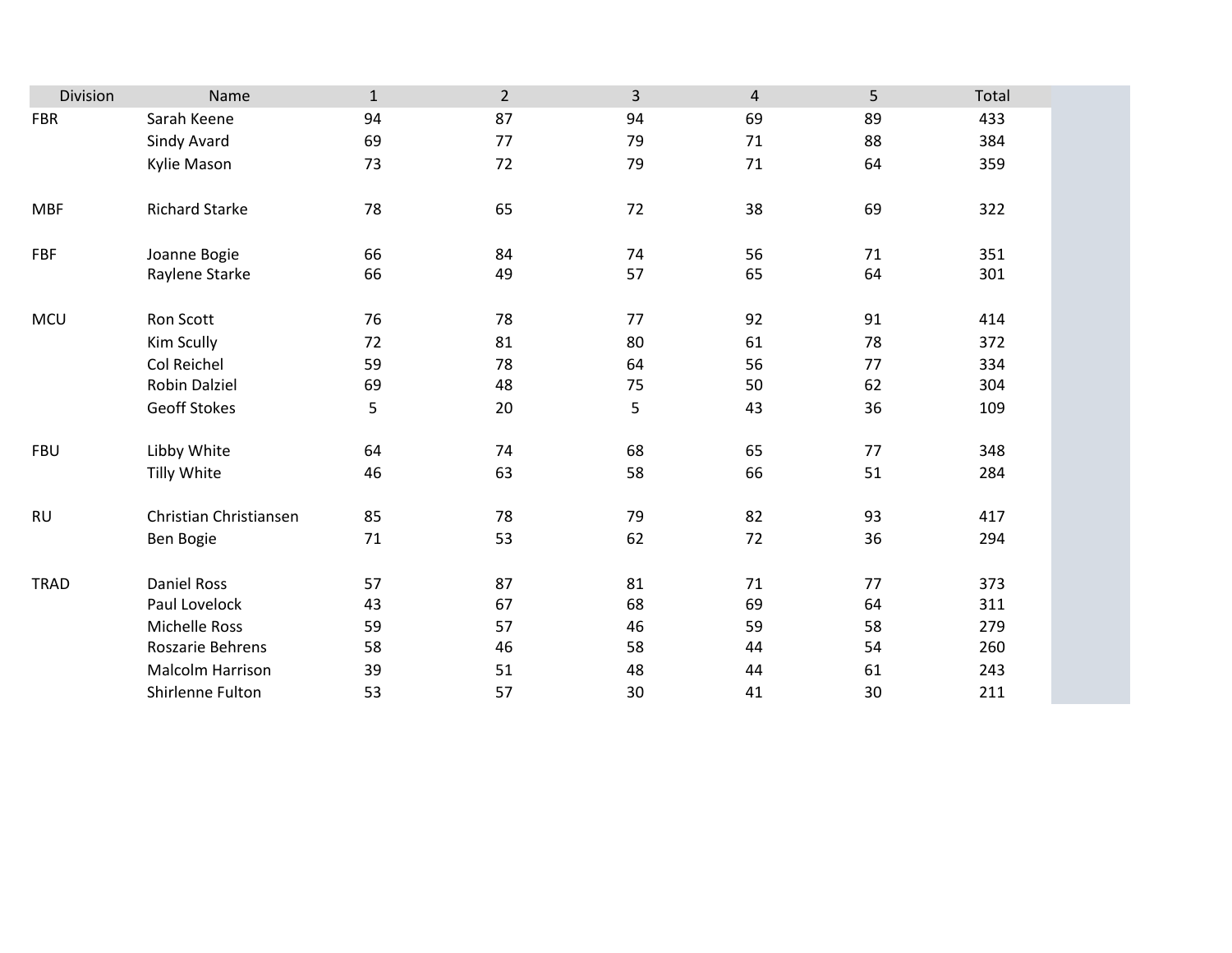| Division   | Name                  | $\mathbf{1}$ | $\overline{2}$ | 3  | $\overline{4}$ | 5       | Total |
|------------|-----------------------|--------------|----------------|----|----------------|---------|-------|
| <b>MSR</b> | Mark Firth            | 72           | 98             | 93 | 87             | 93      | 443   |
|            | Attila Palfi          | 86           | 91             | 83 | 89             | 80      | 429   |
|            | Colin Keene           | 80           | 71             | 89 | 90             | 83      | 413   |
|            | <b>Steve McNicoll</b> | 87           | 81             | 86 | 81             | 74      | 409   |
|            | <b>Trevor Evans</b>   | 88           | 81             | 82 | 78             | 77      | 406   |
|            | Norm Sager            | 81           | 89             | 85 | 74             | 74      | 403   |
|            | <b>Gary Young</b>     | 86           | 72             | 79 | 67             | $77 \,$ | 381   |
| SMC        | Allan Park            | 79           | 92             | 84 | 81             | 82      | 418   |
|            | Tom Hancock           | 75           | 83             | 85 | 90             | 77      | 410   |
| AHC        | Jamie Gilroy          | 98           | 84             | 96 | 100            | 96      | 474   |
|            | <b>Brad Wilkinson</b> | 84           | 91             | 98 | 87             | 93      | 453   |
|            | <b>Brian Miller</b>   | 84           | 92             | 91 | 94             | 89      | 450   |
|            | <b>Craig Forbes</b>   | 85           | 86             | 88 | 87             | 94      | 440   |
|            | <b>Troy Carter</b>    | 75           | 94             | 87 | 89             | 92      | 437   |
|            | Robin Huckett         | 87           | 93             | 79 | 87             | 87      | 433   |
|            | <b>Greg Rawlinson</b> | 80           | 75             | 71 | 89             | 89      | 404   |
|            | Matthew Ryan          | 72           | 80             | 79 | 85             | 86      | 402   |
|            | Ryan Drosd            | 73           | 74             | 89 | 84             | 79      | 399   |
|            | Phillip Brown         | 64           | 82             | 87 | 72             | 78      | 383   |
| <b>FHC</b> | Anika Drosd           | 94           | 94             | 98 | 96             | 91      | 473   |
|            | Julie Evans           | 84           | 94             | 86 | 84             | 96      | 444   |
|            | <b>Brooke May</b>     | 92           | 92             | 84 | 83             | 84      | 435   |
|            | Yvette Jackson        | 75           | 88             | 72 | 82             | 85      | 402   |
|            | Donna Gilroy          | 51           | 76             | 61 | 79             | 61      | 328   |
| YMR13-14   | Jack Pinkerton        | 85           | 73             | 74 | 77             | 65      | 374   |
|            | Ryan Archer           | 44           | 66             | 56 | 53             | 60      | 279   |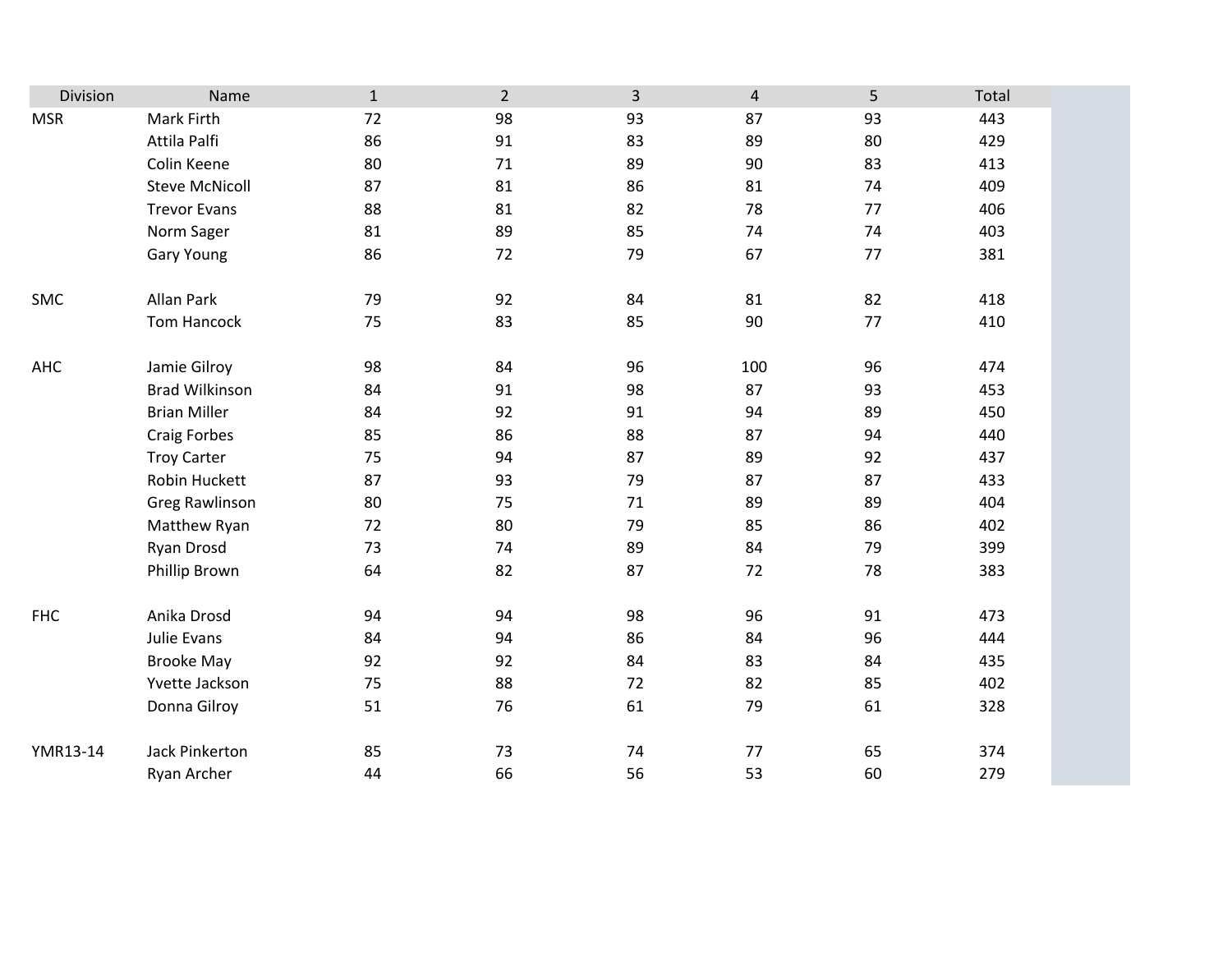| Division    | Name                   | $\mathbf{1}$ | $\overline{2}$ | $\overline{3}$ | $\overline{4}$ | 5  | Total |
|-------------|------------------------|--------------|----------------|----------------|----------------|----|-------|
| YMR15-17    | Jeremy Douglas         | 84           | 84             | 93             | 98             | 96 | 455   |
|             | Ethan Wilkinson        | 89           | 87             | 91             | 84             | 98 | 449   |
|             | Stefan Markgraaff      | 31           | 51             | 44             | 54             | 46 | 226   |
|             |                        |              |                |                |                |    |       |
| YF          | Sofye Sebelic-lodding  | 89           | 98             | 100            | 96             | 92 | 475   |
|             | Isabella Dalziel       | 66           | 78             | 85             | 82             | 81 | 392   |
|             |                        |              |                |                |                |    |       |
| <b>CUBA</b> | Kobi Rule              | 87           | 67             | 78             | 91             | 83 | 406   |
|             | <b>Jack Prummel</b>    | 70           | 67             | 87             | 78             | 89 | 391   |
|             | Noah Corner            | 82           | 66             | 84             | 78             | 77 | 387   |
|             |                        |              |                |                |                |    |       |
| <b>CUBU</b> | Dean Ross              | 67           | 56             | 69             | 63             | 76 | 331   |
|             | <b>Robert Givens</b>   | 59           | 54             | 59             | 54             | 79 | 305   |
|             | Kasey Clebsch          | 36           | 15             | 35             | 53             | 20 | 159   |
|             |                        |              |                |                |                |    |       |
| <b>CUBF</b> | Zara Palfi             | 81           | 83             | 87             | 78             | 86 | 415   |
|             | Lucy Miles             | 87           | 54             | 79             | 76             | 58 | 354   |
|             |                        |              |                |                |                |    |       |
| <b>CUBJ</b> | <b>Braiden Clebsch</b> | 73           | 83             | 81             | 94             | 82 | 413   |
|             | Mason Burke            | 40           | 52             | 45             | 43             | 54 | 234   |
|             |                        |              |                |                |                |    |       |
| KC          | Jason Archer           | 96           | 98             | 96             | 98             | 88 | 476   |
|             | Ryan Corner            | 94           | 94             | 96             | 93             | 94 | 471   |
|             | <b>Gregory Scott</b>   | 91           | 96             | 96             | 87             | 96 | 466   |
|             | Scott Buscombe         | 89           | 98             | 91             | 85             | 96 | 459   |
|             | <b>Troy Davies</b>     | 80           | 86             | 98             | 91             | 90 | 445   |
|             | Lionel Lodding         | 78           | 93             | 94             | 74             | 87 | 426   |
|             | Mark Corner            | 81           | 79             | 79             | 91             | 94 | 424   |